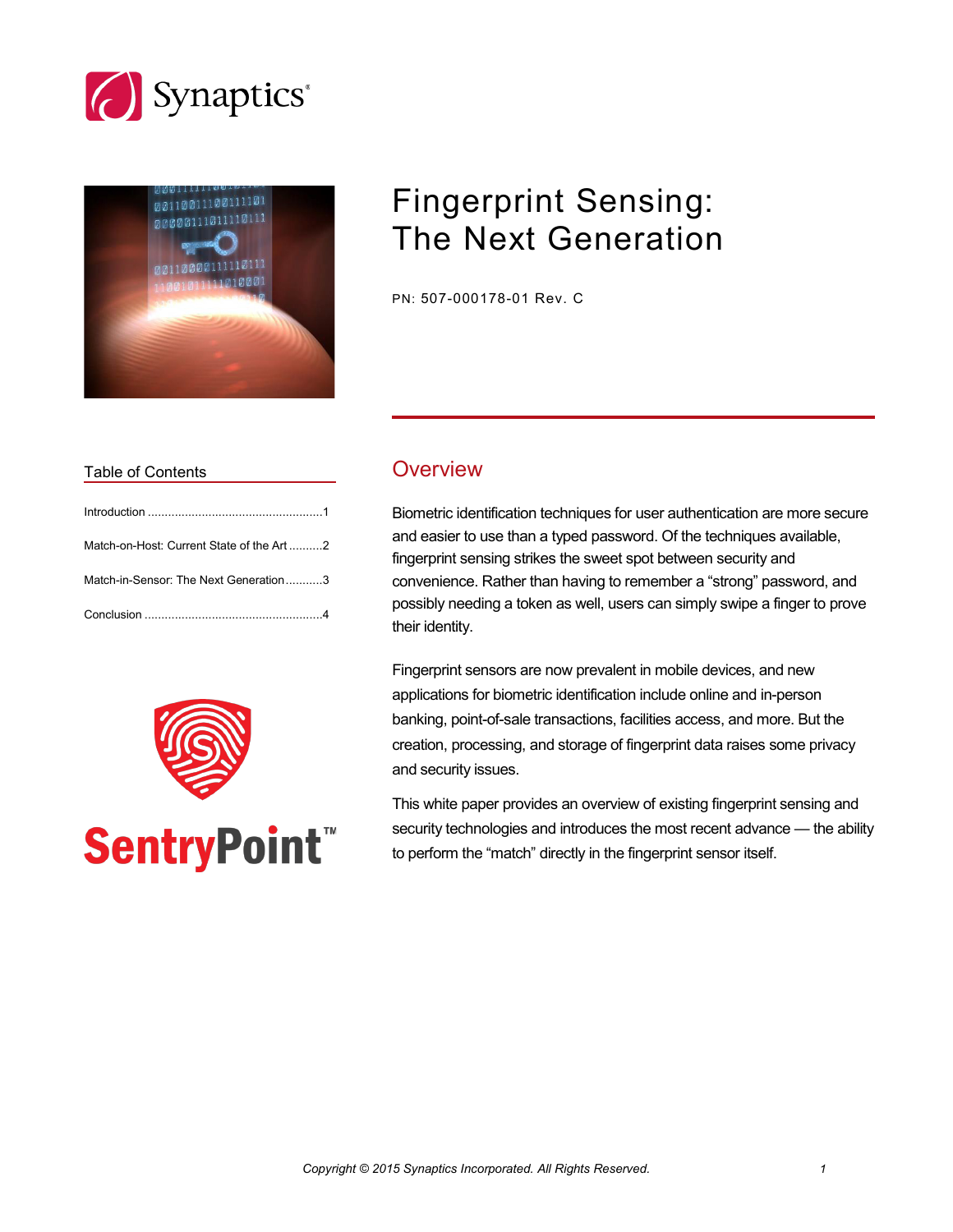

*White Paper: Fingerprint Sensing: The Next Generation PN: 507-000178-01 Rev. C*

### Match-on-Host: Current State-of-the-Art

As with all fingerprint authentication solutions, Match-on-Host fingerprint sensing positively identifies the user by matching the fingerprint read by the sensor with a known, secured "template" (record of the user's fingerprint). The fingerprint template is created and stored during an "enrollment" process. This template is used during every subsequent access attempt to identify and authenticate the user.

Fingerprint authentication solutions usually make the match during a process that runs on the host system (smartphone, tablet, PC, point-of-sale security device, and so forth). As a result, the Match-on-Host architecture splits the functional requirements amongst the sensor IC that captures the fingerprint image and the software and/or a separate controller IC that makes the actual match.

The functions performed by the software identify the fingerprint's characteristics, create a biometric asset (the fingerprint template), store the template in a secure database, and match a newly created fingerprint image with the template's secure representation. Encrypted communication between the fingerprint sensor and the host, such as that provided by Synaptics SentryPoint™ technology, ensures data integrity and security with Match-on-Host solutions. An advanced matching engine delivers quick and accurate sensing to ensure a superior user experience.

In addition to data integrity and high security, Matchon-Host solutions offer aesthetic advantages. A wide array of shapes and sizes are possible for the fingerprint sensing module. This variety of design options is made possible by Synaptics' LiveFlex™ technology which separates the sensing element

from the controller IC. Sensors can be implemented as narrow as a typical finger; even designs that fit on the side of a smartphone are possible. The user can place a fingertip at virtually any angle and still get an accurate reading.

Optional design enhancements include LEDs, haptic feedback, or even LED "guides" to improve usability. Other Match-on-Host advantages achieved through Synaptics' Natural ID™ and SecurePad™ is "upon touch" activation to minimize power consumption.

Value-optimized options — in addition to a choice of sensor types, mechanical designs, and driver features — help expedite development cycles and minimize total cost.

# Match-on-Host with a Trusted Execution Environment (TEE)



*Figure 1. The Trusted Execution Environment (TEE) provides a secure area running within the host environment.*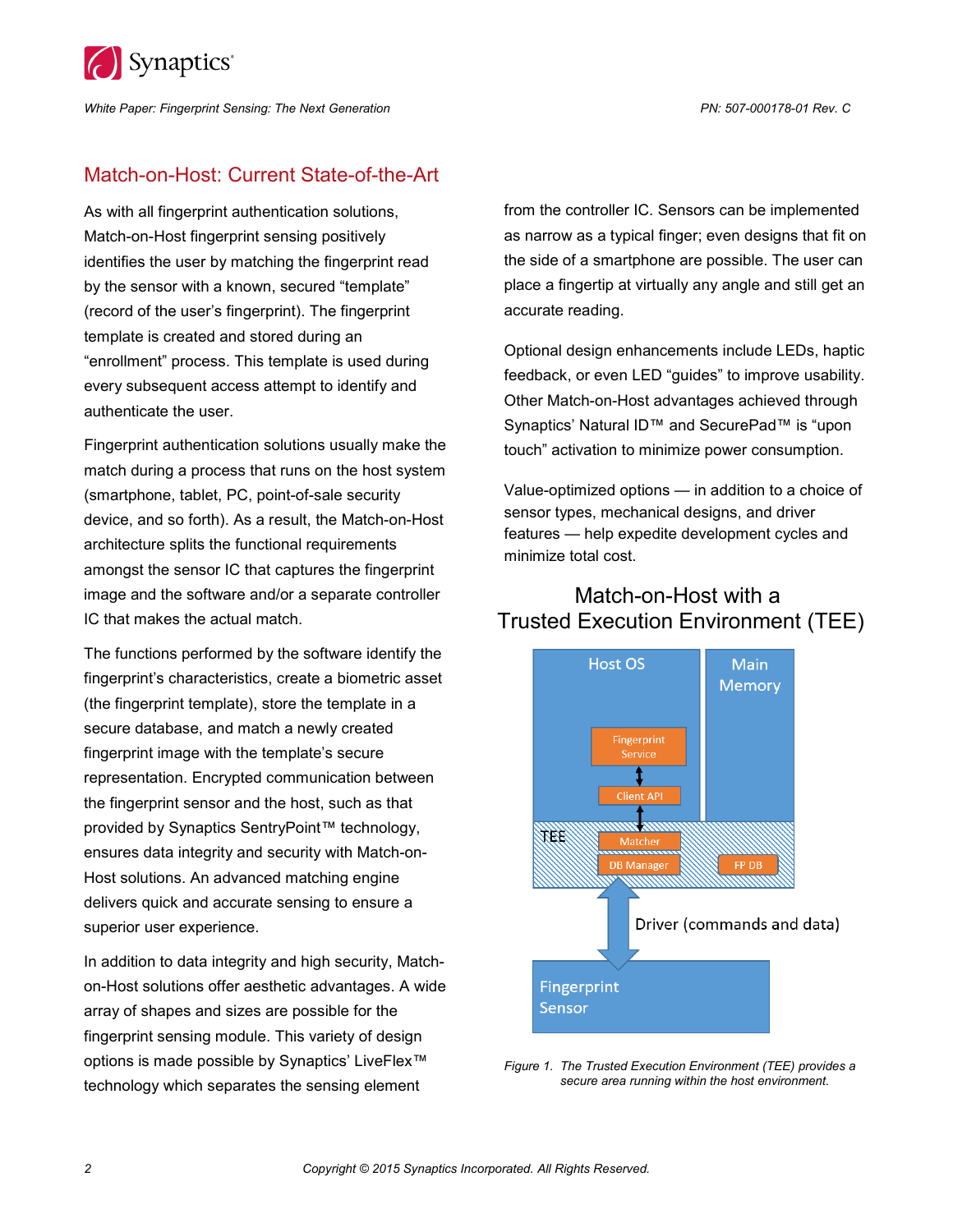

*White Paper: Fingerprint Sensing: The Next Generation PN: 507-000178-01 Rev. C*

Synaptics' Match-on-Host fingerprint sensing technology has been used successfully in over 200 million devices, and its advanced functionality makes it a preferred solution in a wide variety of applications including smartphones, tablets, notebook PCs, PC peripherals, and more. With the rich feature offerings of Natural ID and SecurePad, Synaptics expects the Match-on-Host architecture to remain popular in low-cost devices well into the future.

#### Match-in-Sensor: The Next Generation

As the name implies, the Match-in-Sensor architecture integrates matching and other biometric management functions directly within the sensor IC. The IC contains a high-performance microprocessor, storage for instructions and data, secure communications, and high-performance cryptographic capabilities. To achieve this level of integration while creating a secure execution environment within the sensor IC, Synaptics employs a system on a chip (SoC) design.

These advances are truly "next generation" due to the additional security afforded by *fully* integrating the sensing and matching functions. The advanced security available with the Match-in-Sensor architecture applies to both the system *and* the protection of the user's biometric information. Matchin-Sensor technology is destined to have a profound impact on the industry.

System-level security is enhanced by physically isolating the host's operating system from the environment the fingerprint image and the fingerprint matcher's execution reside in — ensuring protection from hacking or malware that might be running on the host. The sensor performs biometric identification autonomously, without relying on any input from the host that could be compromised.

The matcher uses the live fingerprint image, which is captured, encrypted, processed, and protected on the sensor chip, as the enrollment template. The receiving party is able to verify authenticity because the identification result is signed using a sensorspecific private key that is derived from the hardware. Synaptics' Fast IDentity Online (FIDO) Certified™ Authenticator software module can also be executed in-sensor for enhanced security.

Even if the host is compromised by a successful attack of any type or origin, it is not possible to: force the matcher to generate a false positive result, replay an old result, or in any way alter or manipulate the match result. This ensures that the fingerprint identification subsystem remains secure even during a worst-case scenario.

The protection of sensitive user information is also enhanced with these improvements:

- The fingerprint image, all the features and characteristics extracted from it, and all templates are processed only within the sensor's on-chip storage and are not exposed to the host.
- The enrollment database is located on private SPI flash memory, physically accessible only by the sensor.
- The enrollment templates are encrypted and signed by the sensor using algorithms and strong cryptographic keys before being stored in private flash memory.

Even if the host is compromised by a successful attack, the attacker could not extract any biometric information — one of the most invasive forms of identity theft possible to a consumer.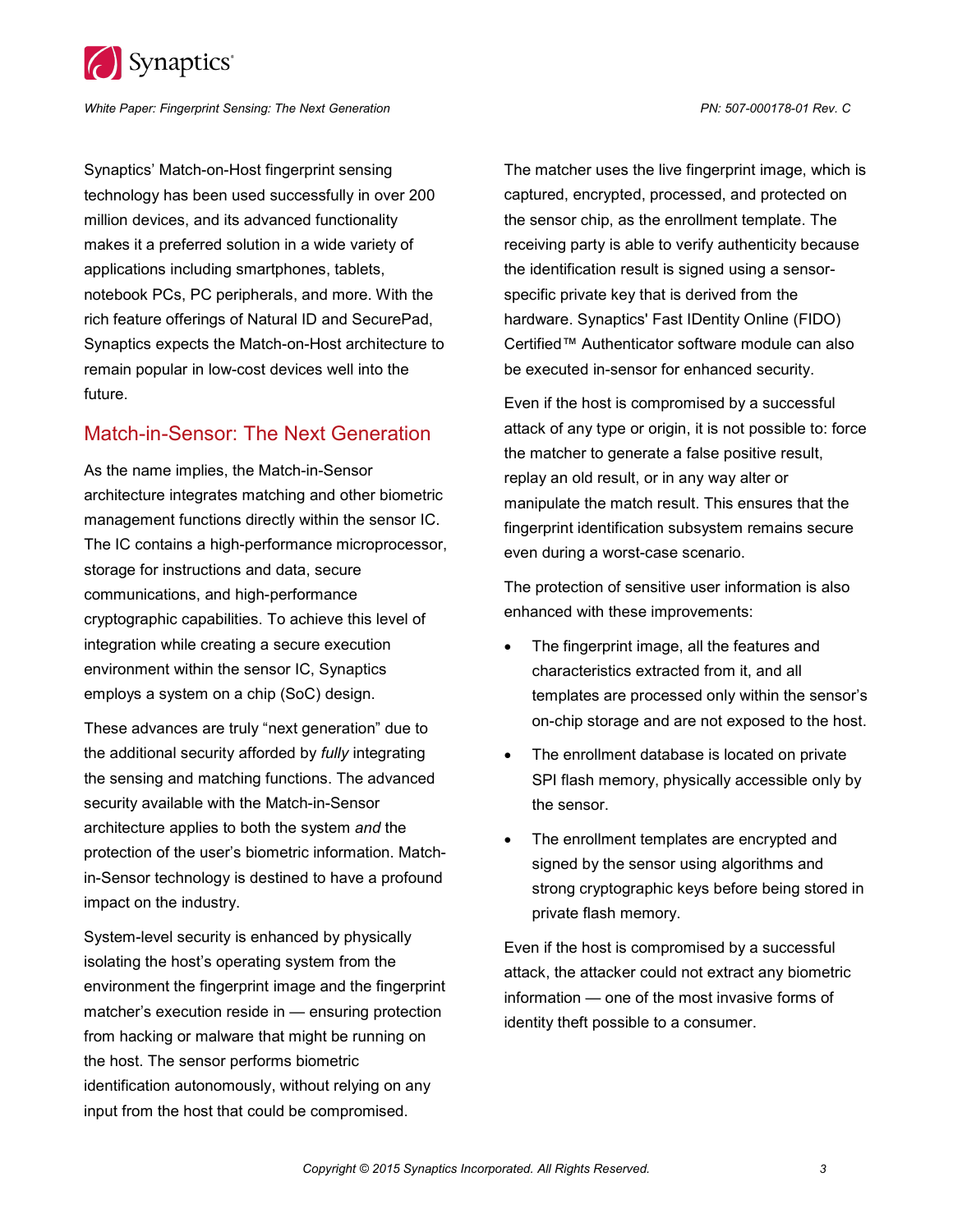

*White Paper: Fingerprint Sensing: The Next Generation PN: 507-000178-01 Rev. C*



# Match-in-Sensor

*Figure 2. Match-in-Sensor solutions isolate fingerprint operations from the host OS in the sensor itself.*

SentryPoint Match-in-Sensor technology builds on the many advances Synaptics made in its Match-on-Host solutions, including the ability to read fingers at various angles, options for visual or haptic feedback, and device- or application-specific optimizations.

Isolating the sensing functions entirely from the host's operating system gives Synaptics' Match-in-Sensor architecture industry-leading security for devices and applications that use fingerprints for user authentication. This higher level of security is expected to be needed initially in finance, healthcare, and some government agencies.

Over time, as volume production leads to implementation efficiencies, Synaptics expects Match-in-Sensor to become the dominant architecture in all systems with fingerprint sensors.

#### **Conclusion**

Using fingerprints for user authentication is both more secure and simpler than requiring users to create, remember, and protect passwords. Merchants prefer it. Banks prefer it. Third party clearinghouses prefer it. Most importantly, users prefer it.

The many advantages of fingerprint sensing make it an increasingly popular and competitive feature in smartphones, tablets, notebook PCs, point-of-sale systems, and more. With this latest advance, Synaptics gives equipment vendors an even greater range of design choices — from proven Match-on-Host to next-generation Match-in-Sensor solutions.

For more information about Synaptics' fingerprint sensing technology options, please visit [www.synaptics.com.](http://www.synaptics.com/)